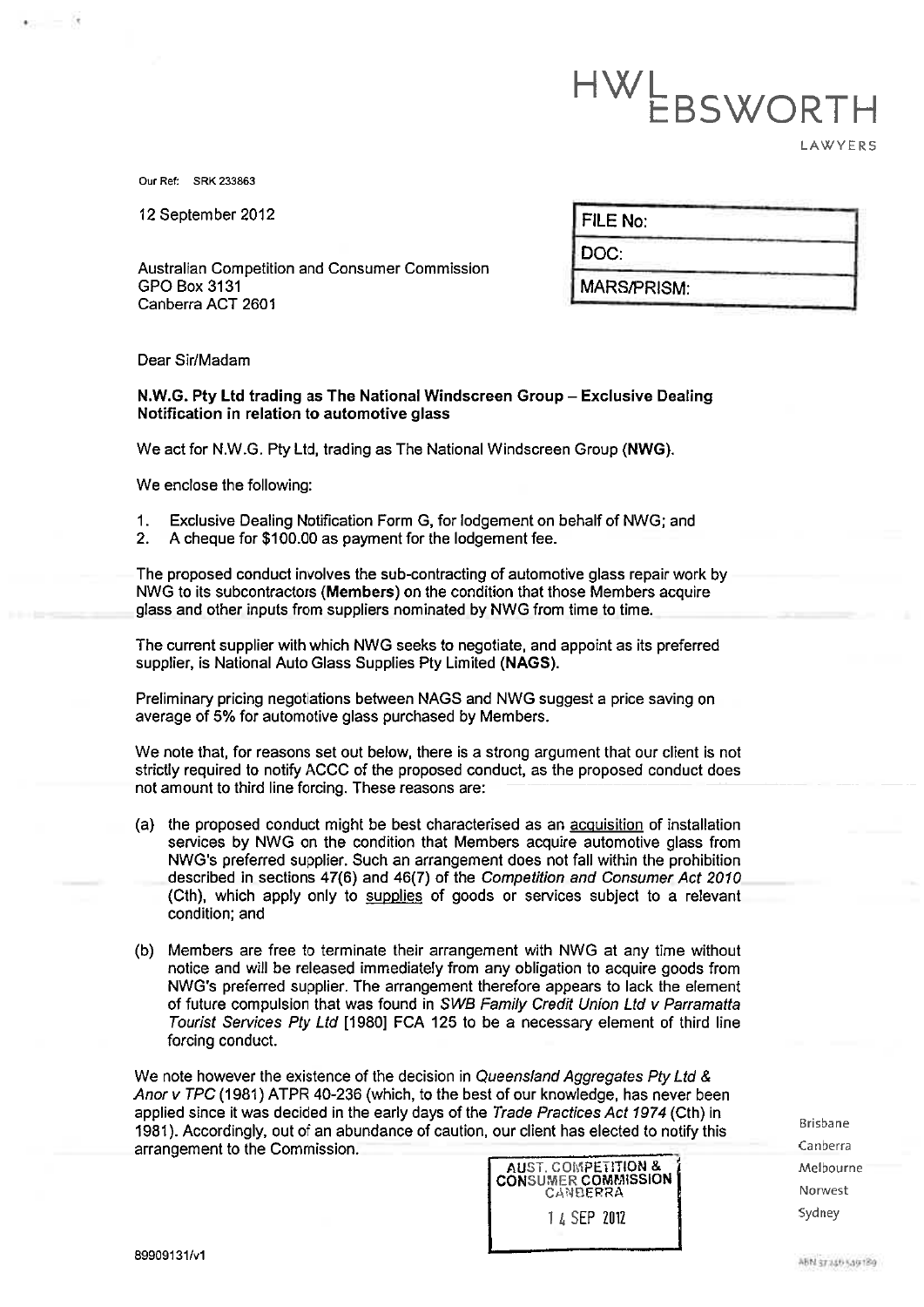ACCC

If you have any queries or require further information in relation to this notification, please do not  $n$ esitate to contact Stephen Kerr on  $(03)$  8644  $3624$  or skerr@hwle.com.au.

Yours sincerely HWL Ebsworth

٦  $\hookrightarrow$   $\mathcal{C}$ Stephen Kerr Partner

| Writer:    | Stephen Kerr<br>(03) 8644 3624                              |
|------------|-------------------------------------------------------------|
| E-mail:    | skerr@hwle.com.au                                           |
| Postal:    | PO Box 3 Collins Street West, Melbourne, Victoria 8007      |
| Address:   | Level 26, 530 Collins Street, Melbourne, Victoria 3000      |
| Facsimile: | 1300 365 323 (Australia)<br>+61 3 9034 3257 (International) |
| DX:        | DX 564 Melbourne                                            |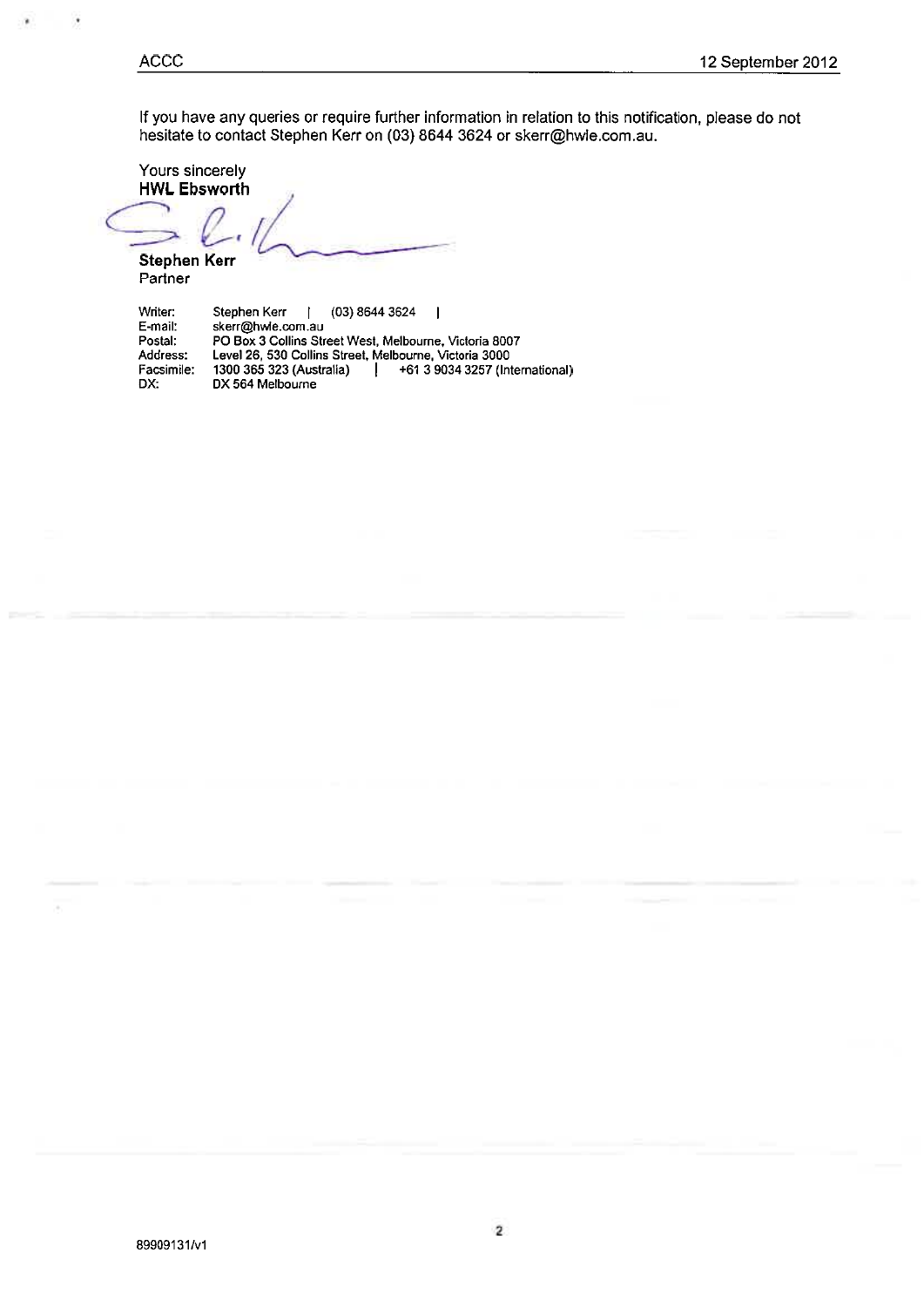# Form G

**I, IST. COMPETITION &<br>COMSUMER COMMISSION** 

I 4 SEP 2012

# Commonwealth of Australia Competition and Consumer Act 2010  $-$  subsection 93 (1) NOTIFICATION OF EXCLUSIVE DEALING

To the Australian Competition and Consumer Commission:

Notice is hereby given, in accordance with subsection  $93$  (1) of the Competition and Consumer Act 2070, of particulars of conduct or of proposed conduct of a kind referred to subsections 47 (2), (3), (4), (5), (6), (7), (8) or (9) of that Act in which the person giving notice engages or proposes to engage.

PLEASE FOLLOW DIRECTIONS ON BACK OF THIS FORM

- $1.$ Applicant
- Name of person giving notice:  $(a)$ (Refer to direction 2)

N. W. G. Pty Ltd, trading as The National Windscreen Group, ACN 114934404 (Applicant) N96151

#### $(b)$ Short description of business carried on by that person: (Refer to direction 3)

The Applicant is appointed by insurance companies and car fleet companies to carry out automotive glass repair work. The Applicant does so by sub-contracting the work to members of its group of independent, generally owner/operated, automotive glass repair and replacement operators (Members).

 $(c)$ Address in Australia for service of documents on that person:

> The National Windscreen Group PO Box 1057 Caulfield North VICTORIA 3161

- $2.$ Notified arrangement
- $(a)$ Description of the goods or services in relation to the supply or acquisition of which this notice relates:

Automotive glass (Glass).

 $(b)$ Description of the conduct or proposed conduct: (Refer to direction 4)

> The Applicant proposes to sub-contract automotive glass repair work to Members on the condition that those Members acquire Glass and other inputs from suppliers nominated by the Applicant from time to time.

- 3. Persons, or classes of persons, affected or likely to be affected by the notified conduct
- $(a)$ Class or classes of persons to which the conduct relates: (Refer to direction 5)

All Members.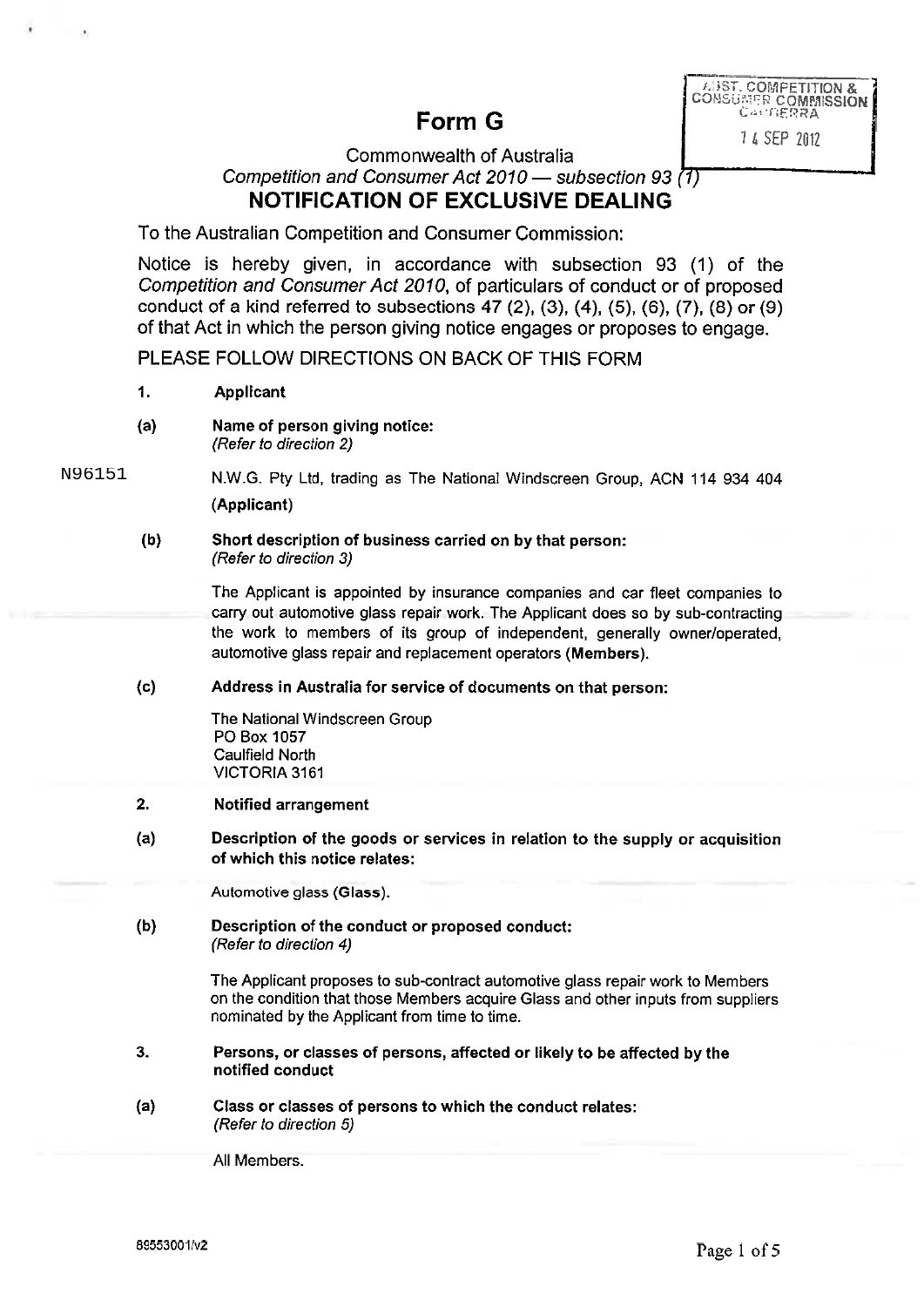#### $(b)$ Number of those persons:

(i) At present time:

142

(ii) Estimated within the next year: (Refer to direction 6)

Not known.

#### $(c)$ Where number of persons stated in item  $3$  (b) (i) is less than  $50$ , their names and addresses:

Not applicable

#### Public benefit claims  $\overline{\mathbf{4}}$

Arguments in support of notification:  $(a)$ (Refer to direction 7)

The Proposed Conduct will provide at least the following public benefits:

Members will be able to access the terms for supply of Glass negotiated by the Applicant with its preferred suppliers. This will result in:

- (1) more competitive supply prices for Glass due to the aggregation of volume of Glass being acquired by Members;
- (ii) administrative efficiencies for Members as they no longer each need to separately negotiate supply arrangements;
- (iii) a resulting increase in the ability of the Applicant and Members to compete effectively with and provide a competitive restraint on the dominant supplier in this market, 0'Brien Glass Industries Limited (0'Brien);
- (iv) resultant increases in competition in the overall market for the supply of Glass, leading to lower prices and better service for consumers; and
- (v) the Proposed Conduct will assist the Applicant to ensure consistently high levels of quality in the products and services supplied to consumers by Members across the Applicant's network.

#### $(b)$ Facts and evidence relied upon in support of these claims:

See above.

#### 5. Market definition

Provide a description of the market(s) in which the goods or services described at 2(a) are supplied or acquired and other affected markets including: significant suppliers and acquirers; substitutes available for the relevant goods or services; any restriction on the supply or acquisition of the relevant goods or services (for example geographic or legal restrictions): (Refer to direction 8)

The Applicant competes in a market for supply of automotive Glass to consumers in Australia (Glass Market). Consumers in this market include: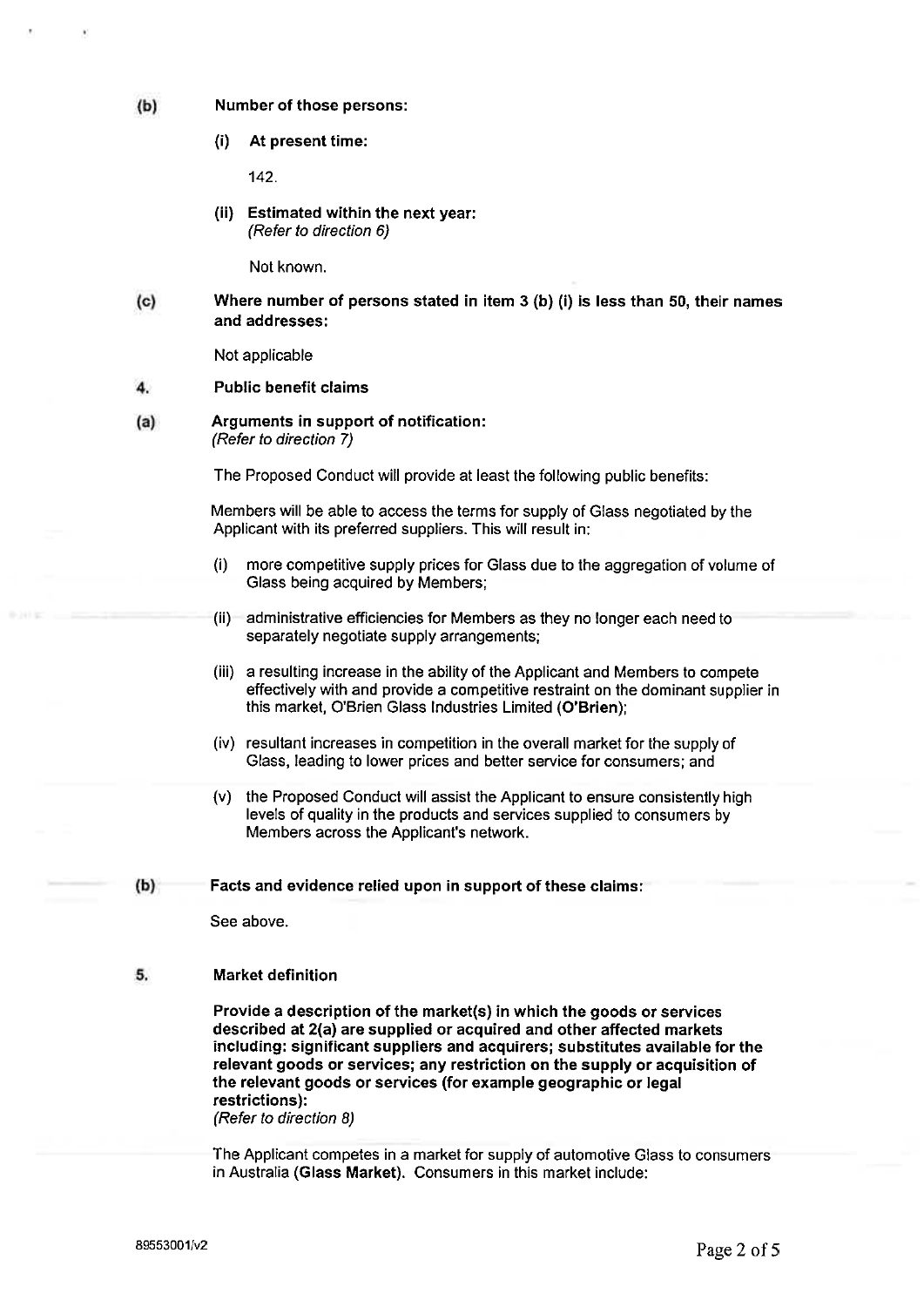- insurance companies;
- vehicle repairers who subcontract Glass repairs and replacement to specialist suppliers; and
- individual vehide owners.

The geographic scope of the market is likely to be national.

The largest supplier in the Glass Market is O'Brien, which operates a distribution network consisting of company owned stores and branded owner operators supplying and installing Glass. 0'Brien imports and sells to its network all Glass sold through O'Brien retail outlets. A range of Glass installers of various sizes competes with O'Brien. Some of these installers source Glass directly from overseas manufacturers or Australian importers, while others acquire Glass from wholesalers.

The Applicant estimates that 0'8rien accounts for approximately 45-50% of supplies of Glass to consumers, while the Applicant's Members account for less than 10%.

Significant manufacturers or importers of Glass in Australia include National Auto Glass Supplies Pty Ltd and Protector Glass Industries Pty Ltd, which the Applicant estimates would currently account for in the order of 30-35% and 20-25% of Glass supplied in the Glass Market respectively.

#### 6. Public detriments

(a) Detriments to the public resulting or likely to result from the notification, in particular the likely effect of the notified conduct on the prices of the goods or services described at 2 (a) above and the prices of goods or services in other affected markets: (Refer to direction 9)

> The Applicant does not consider there to be any significant detriment to the public as a result of the Proposed Conduct

> The Applicant and the Members are competitively constrained in the Glass Market by both the power of the industry's dominant player, 0'Brien, and the high level of countervailing power possessed by the insurance companies the Applicant supplies

> By enabling Members to obtain a more competitive price for one of their largest business inputs (being Glass), Members will be able to reduce costs and therefore compete more effectively with O'Brien, which already effectively aggregates the buying power of its own distribution network. This will serve to provide consumers with a better customer experience (in terms of both prices and service levels) and generate greater competition in the market, as set out above.

> The Applicant will continue to review and monitor the price paid by Members for Glass and assess whether Glass can be acquired for a more competitive price from another wholesale market participant. It will continue to look for the best value price it can obtain for the Members in the Glass Market. The Applicant will continue to encourage competition in this market in this manner.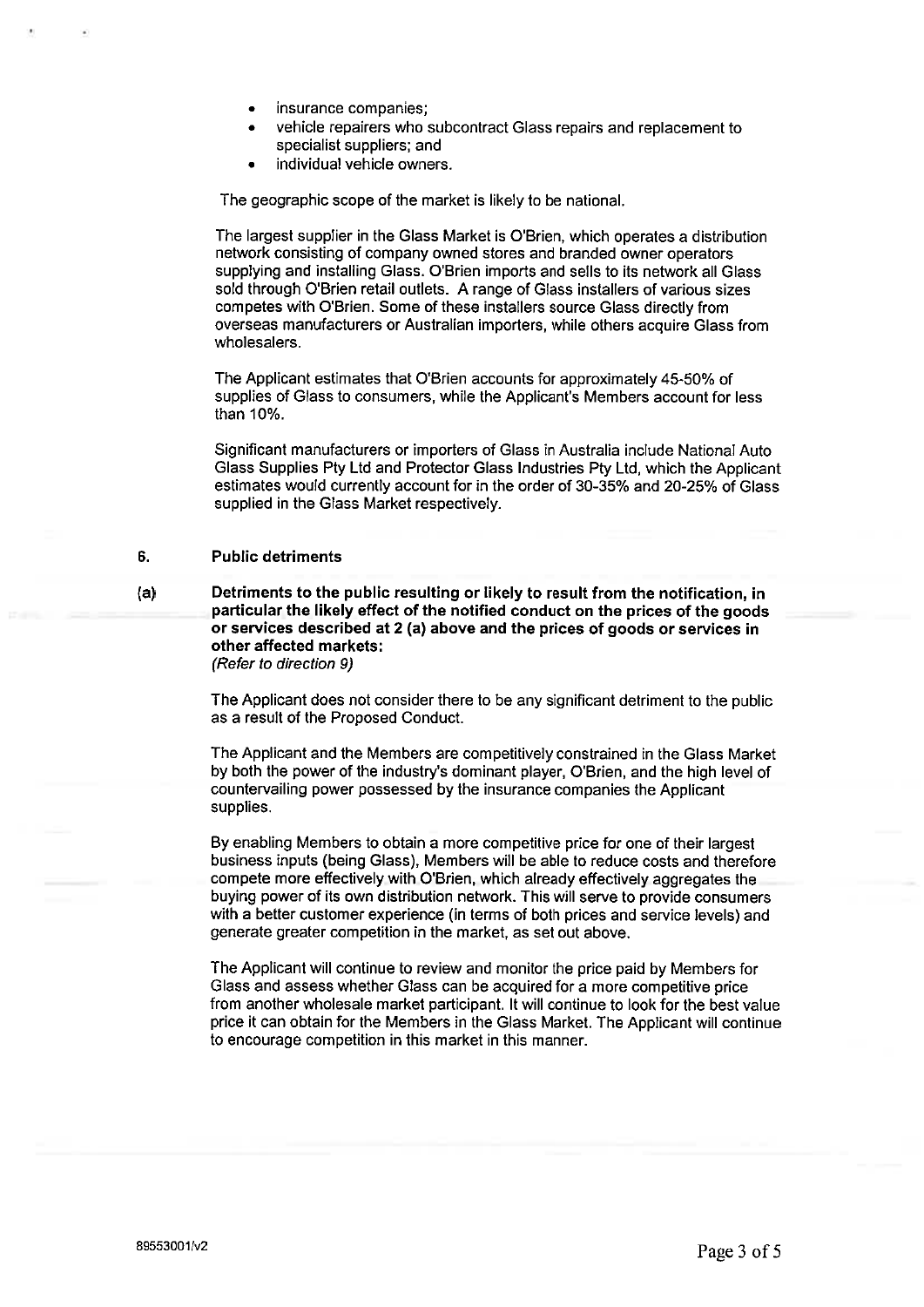(b) Facts and evidence relevant to these derriments:

Please see above.

- 7. Further information
- (a) Name, postal address and contact telephone details of the person authorised to provide additional information in relation to this notification:

Name: Stephen Kerr;

Postal address: HWL Ebsworth Lawyers

Level 26,530 Collins Street, Melbourne, Victoria, 3000;

Contract telephone: 0386443624.

12 restimin 2012

Signed on behalf of the Applicant

 $\sum_{i}$ 

Stephen Kerr (Full Name)

**HWL Ebsworth Lawyers** (Organisation)

Partner (Position in Organisation)

> AUST. COMPETITION & CONSUiV!ER COMMISSION Cr. ';F1='Y YA 14 SEP 20/2